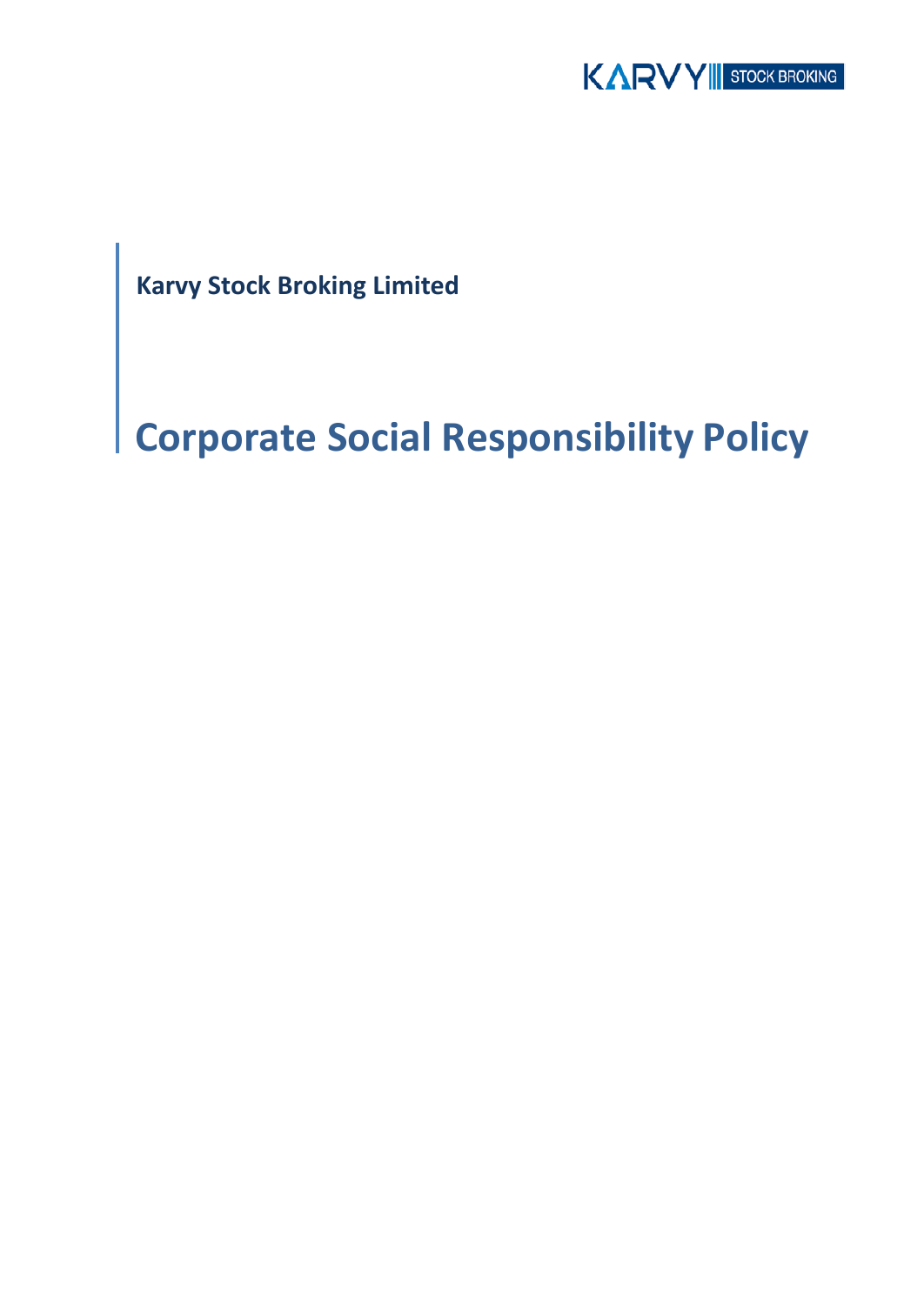

# **1. PREAMBLE**

Section 135 of Companies Act, 2013 mandates every company having a net worth of Rs. 500 Crore or more or turnover of Rs. 1,000 Crore or more or a net profit of Rs. 5 Crore or more during the immediately preceding year shall constitute a Corporate Social Responsibility (CSR) Committee and the CSR Committee is responsible for formulating Company's CSR policy and monitoring the CSR programs and their performance.

It is the Company's philosophy, firm belief and intent to effectively implement CSR and make a positive difference to society. It recognizes that it cannot do it all; so that if there are choices to be made, bias will be towards doing fewer projects with better outcomes and good impact and will focus initiatives on communities in which the Company lives, operates and particularly forming community whose development is the basic mission of the Company.

## **2. CSR POLICY**

This Policy shall be read in line with Section 135 of the Companies Act 2013, Companies (Corporate Social Responsibility Policy) Rules, 2014 and such other rules, regulations, circulars, and notifications (collectively referred hereinafter as 'Regulations') as may be applicable and as amended from time to time.

Karvy Stock Broking Limited (KSBL or 'the Company') believes that the actions of the organization and its community are highly inter-dependent. Both on its own and as part of KSBL Group, through constant and collaborative interactions with our external stakeholders, KSBL strives to become an asset in the communities where it operates. As our Corporate Social Responsibility (CSR) we actively implement Projects and initiatives for the betterment of society, communities, and the environment.

#### **3. SCOPE AND APPLICABILITY**

This policy shall be applicable to all CSR initiatives and activities undertaken by KSBL either directly or through corporate foundations/trusts/other charitable organizations for the benefit of different segments of the society.

#### **4. OBJECTIVE OF CSR POLICY**

The objective of this policy is to continuously and consistently:

- Initiate projects that benefit communities;
- Encourage an increased commitment from employees towards CSR activities and volunteering.
- Serve the communities where KSBL operates for their economic and social benefit.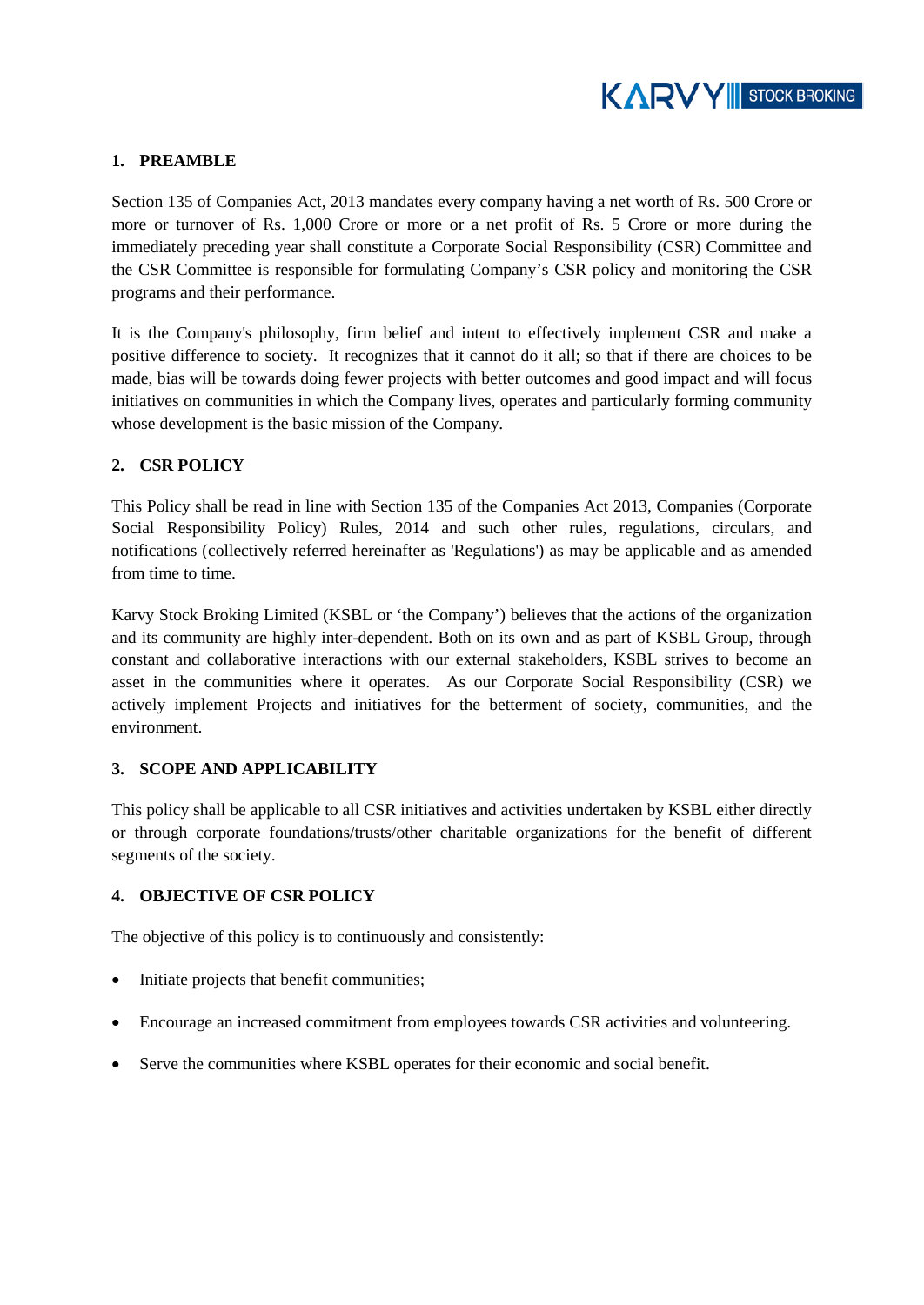

#### **5. RESOURCES**



The Corporate Social Responsibility Committee ('CSR Committee' Board level) is responsible to formulate and recommend to the Board the CSR Policy indicating the activities falling within the purview of Schedule VII to the Companies Act, 2013, to be undertaken by the Company, to recommend the amount to be spent on CSR activities presented by the CSR Council and to monitor the CSR Policy periodically.

The CSR Committee of the Board of Directors shall comprise of three or more directors, out of which at least one director shall be an independent director.

The following members shall represent on the CSR Council:

- 1. Mr. C. Parthasarathy, CMD
- 2. Mr. M. Yugandhar, Director
- 3. Head of Finance & accounts

## **FUNDING AND ALLOCATION**

For achieving the CSR objectives through implementation of meaningful and sustainable CSR Projects, the CSR Committee will allocate for its Annual CSR Budget, 2% or more of the average net profits of the Company made during the three immediately preceding financial years, calculated in accordance with the relevant Sections of the Companies Act, 2013 read with the Companies (Corporate Social Responsibility Policy) Rules, 2014.

The Company may also make contributions to Corporate Foundations/ Trusts/ other charitable organizations (NGO's) towards its corpus for projects approved by the Board. The CSR Committee will approve the CSR budget annually on receiving the recommendations from CSR Council. The CSR Committee shall approve the budget annually on receiving recommendations from CSR Council.

The Company may build CSR capacities of its own personnel as well as those of its implementing agencies through Institutions with established track records of at least 3 financial years.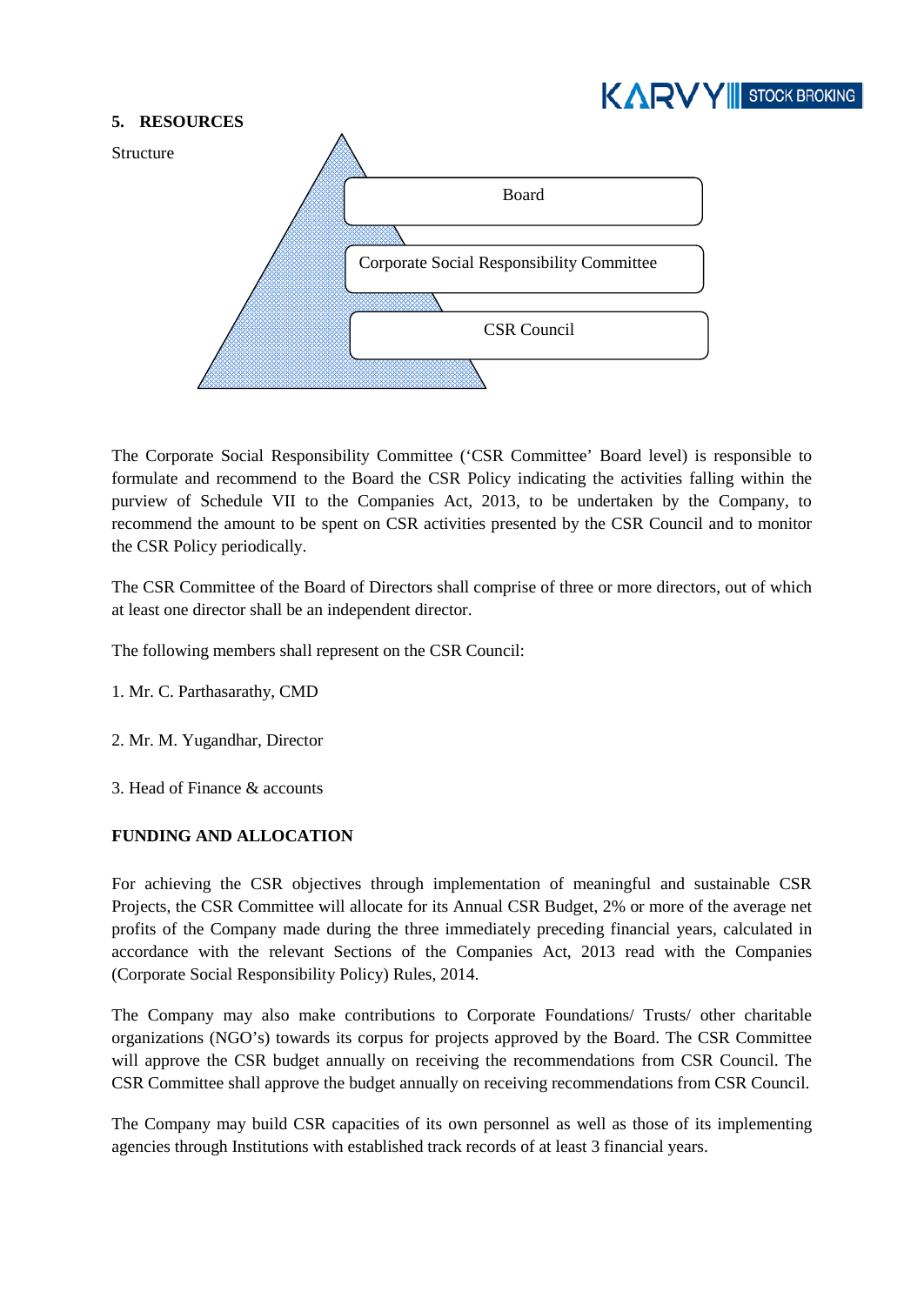

#### **6. CSR FOCUS AREAS**

Pursuant to Schedule VII of the Act and the CSR Rules, the Company may also undertake CSR activities included in its Annual CSR Budget, as recommended by the CSR Committee at the beginning of each year. The Committee is authorized to approve any modification to the existing Annual CSR Budget or to propose any new program during the financial year under review.

The activities wherein the company shall spend the CSR amount are

(i) Eradicating hunger, poverty and malnutrition, promoting health care including preventinve health care and sanitation including contribution to the Swach Bharat Kosh set-up by the Central Government for the promotion of sanitation and making available safe drinking water.

(ii) Promoting education, including special education and employment enhancing vocation skills especially among children, women, elderly and the differently abled and livelihood enhancement projects.

(iii) Protection of national heritage, art and culture including restoration of buildings and sites of historical importance and works of art; setting up public libraries; promotion and development of traditional art and handicrafts;

(iv) Promoting gender equality, empowering women, setting up homes and hostels for women and orphans; setting up old age homes, day care centres and such other facilities for senior citizens and measures for reducing inequalities faced by socially and economically backward groups.

(v) Ensuring environmental sustainability, ecological balance, protection of flora and fauna, animal welfare, agroforestry, conservation of natural resources and maintaining quality of soil, air and water including contribution to the Clean Ganga Fund set-up by the Central Government for rejuvenation of river Ganga.

(vi) Measures for the benefit of armed forces veterans, war widows and their dependents;

(vii) Training to promote rural sports, nationally recognised sports, paralympic sports and olympic sports

(viii) Contribution to the Prime Minister's national relief fund or any other fund set up by the central govt. for socio economic development and relief and welfare of the schedule caste, tribes, other backward classes, minorities and women;

(ix) Contributions or funds provided to technology incubators located within academic institutions which are approved by the central govt.

(x) Rural development projects promoting the cause of education, healthcare, empowering women, development of vocational skills, handicrafts, handloom and other cottage industries, measures for issues faced by socially and economically back groups, projects which focus on eradication of hunger, malnutrition, eradication of poverty, rural sports.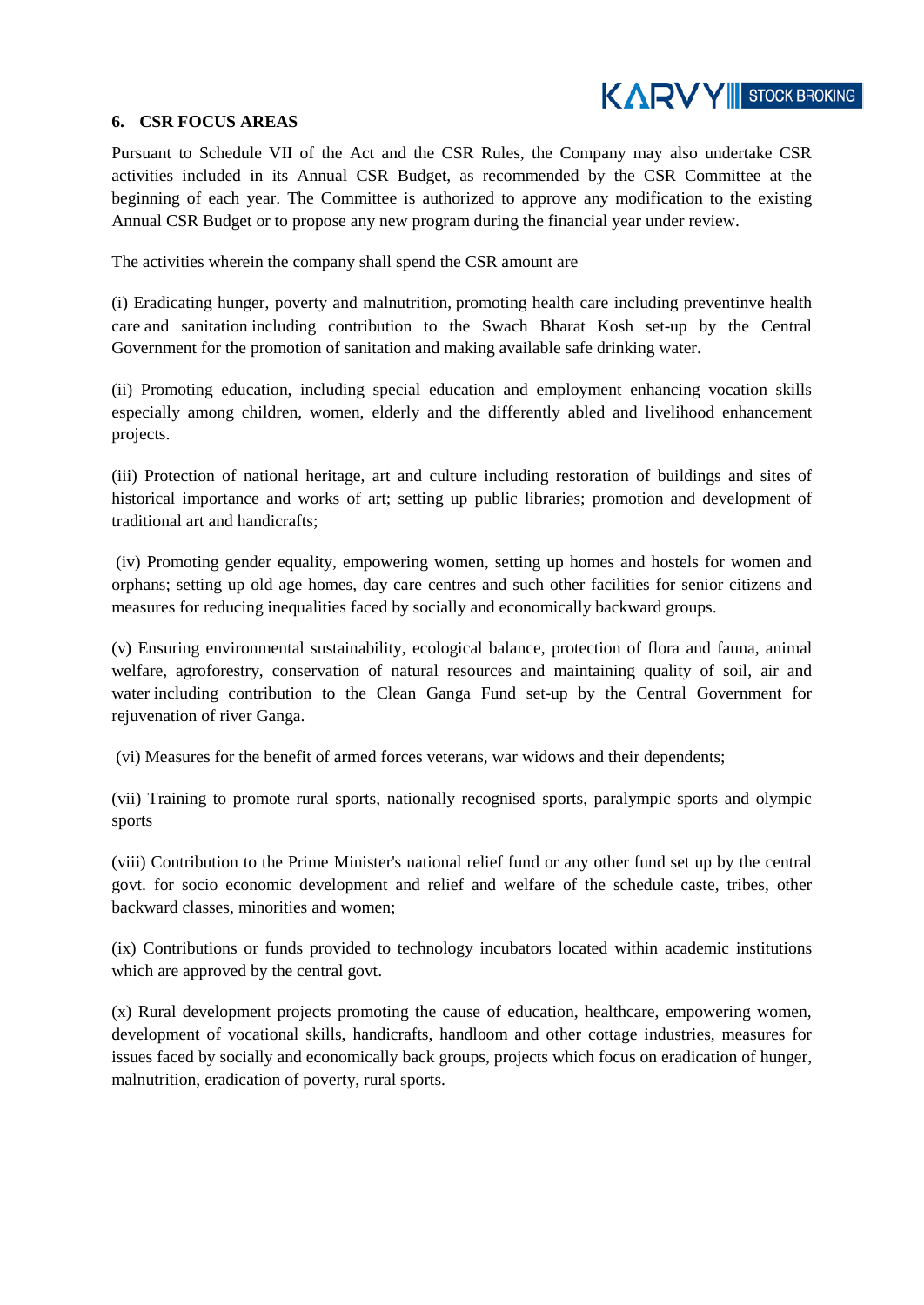KARVY II STOCK BROKING

(xi) Slum area development activities focusing on working towards organization and upgradation of the slum areas, safe drinking water, sanitation, solid-waste management, education and health care and eradication of poverty and hunger.

(xii) Such other areas as may be notified in schedule VII to the Companies Act, 2013 from time to time.

# **7. IMPLEMENTATION**

- The CSR Committee shall provide guidance on the allocation of the CSR budget among the thrust areas on an annual basis.
- CSR Projects will be undertaken based on the recommendation of the CSR Committee to the best possible extent, within the defined Thrust Areas.
- KSBL's support to any project will depend on the scale of the project and feasibility of the project. The CSR Council has a formal process of evaluating and approving CSR Projects. The CSR Council will evaluate the project progress and impact quarterly.

# **8. MONITORING PROCESS OF CSR ACTIVITIES**

- To ensure effective implementation of the CSR activity at each location, a monitoring mechanism will be put in place by the CSR Council.
- Annual CSR Calendar activities will be cleared/ signed off by CSR Council.
- Any other donations will be cleared/signed off by the Chairman and Managing Director.
- The CSR Committee will monitor and review on a periodical basis the progress of CSR activities undertaken/ completed.
- All the CSR initiatives of the Company shall be reported in Directors' Report of the Company.
- In order to ensure transparency and communication with all stakeholders, the CSR Council will document the details of the Company's CSR initiatives and CSR expenditure and ensure that the same are available in the public domain i.e. the Annual Report and Website of the Company.

## **9. CRITERIA FOR IDENTIFYING CSR PROJECTS**

While identifying the projects all efforts must be made to the extent possible to define the following:

a. Project objectives.

b. Baseline survey – It would give the basis on which the outcome of the Project would be measured.